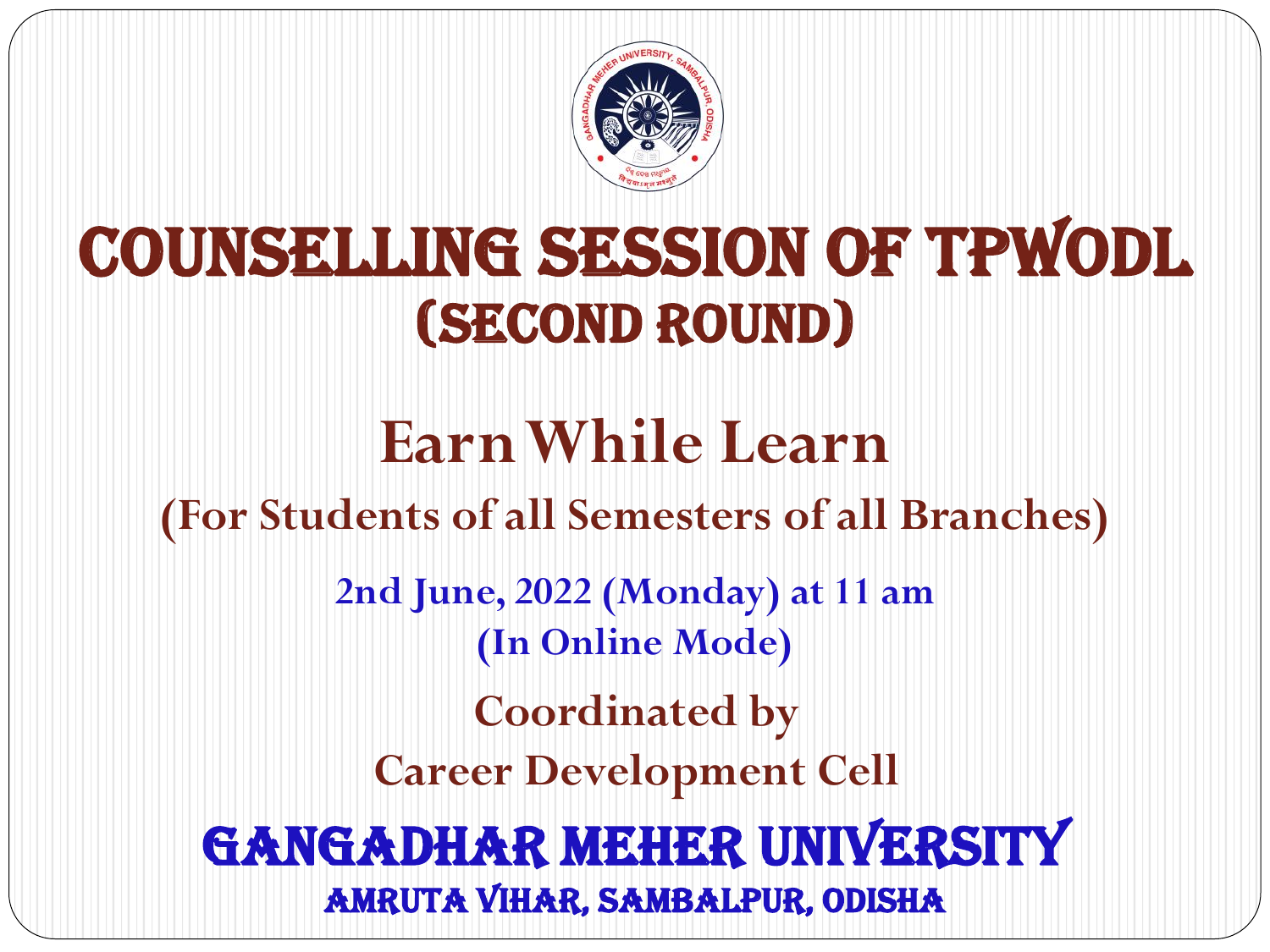Voice: +91-9658039777, 94380000720 Email-id: [placement@gmuniversity.ac.in,](mailto:placement@gmuniversity.ac.in) [director.iqac@gmuniversity.ac.in,](mailto:director.iqac@gmuniversity.ac.in) [skdas@gmuniversity.ac.in](mailto:skdas@gmuniversity.ac.in)[, skdas.gmu@gmail.com](mailto:%2Cskdas.gmu@gmail.com)



### **OFFICE OF THE CAREER DEVELOPMENT CELL (**CDC) **GANGADHAR MEHERUNIVERSITY**

Amruta Vihar, Sambalpur – 768004, Odisha,India

*Prof. Susanta Kumar Das Coordinator, Career Development Cell (CDC) [\(https://www.gmuniversity.ac.in/images/faculty\\_doc/profile\\_1604355256.pdf\)](https://www.gmuniversity.ac.in/images/faculty_doc/profile_1604355256.pdf)*

*Date: 27.05.2022*

## **NOTICE (EARN WHILE YOU LEARN)**

Dear Students,

Greeting of the day. It is my pleasure to inform you that this is the second round call for the **Earn While Learn Scheme, TPWODL (Tata Power Western Odisha Distribution Limited),** which invites application from **2020, 2021 pass out batches and current students (all semesters) of all Streams/Subjects (both Under Graduate and Post Graduate students) with good communication skill,** for an activity which consist of registering My Tata power App through Consumer registered mobile and collecting current demand. Remuneration shall be in form of stipend based on number of Apps registered and number of current demand collection. If you are interested please register yourself by clicking the below given link:

<https://forms.gle/x1GqBu5ZKebxvWEs7>

**Registration deadline:** 1st June 2022, 10 am

**Eligibility Criteria:** UG/PG [All branches (Arts, Science, Commerce)/subjects]

**Passing Year:** Current students of all semesters and 2020 & 2021 pass out batches

#### **Please Note:**

- 1. Join the organization after a detailed background search of the company/job profile. If required, ask the HR persons of the company during the interview/before joining.
- 2. As the Coordinators we are just making the coordination between company and students. We are not representing any company.
- 3. All the selected students should definitely send/forward the softcopy of appointment letter to [placement@gmuniversity.ac.in w](mailto:placement@gmuniversity.ac.in)ithin 7 days of receiving it from the company for the office record of Career Development Cell (CDC) of GMU.
- 4. Once you are joining a company, do not leave it within a very short time. By doing so very often the CDC is finding difficulty to place the more needy students of other batches in that company.
- 5. Before leaving any company try your best to give the best service so they will ever remember you cheerfully/gracefully.
- 6. Other details are mentioned in Annexure-I.

Susanta Kuman Dag

**Coordinator, CDC & Team, GMU, SBP.**